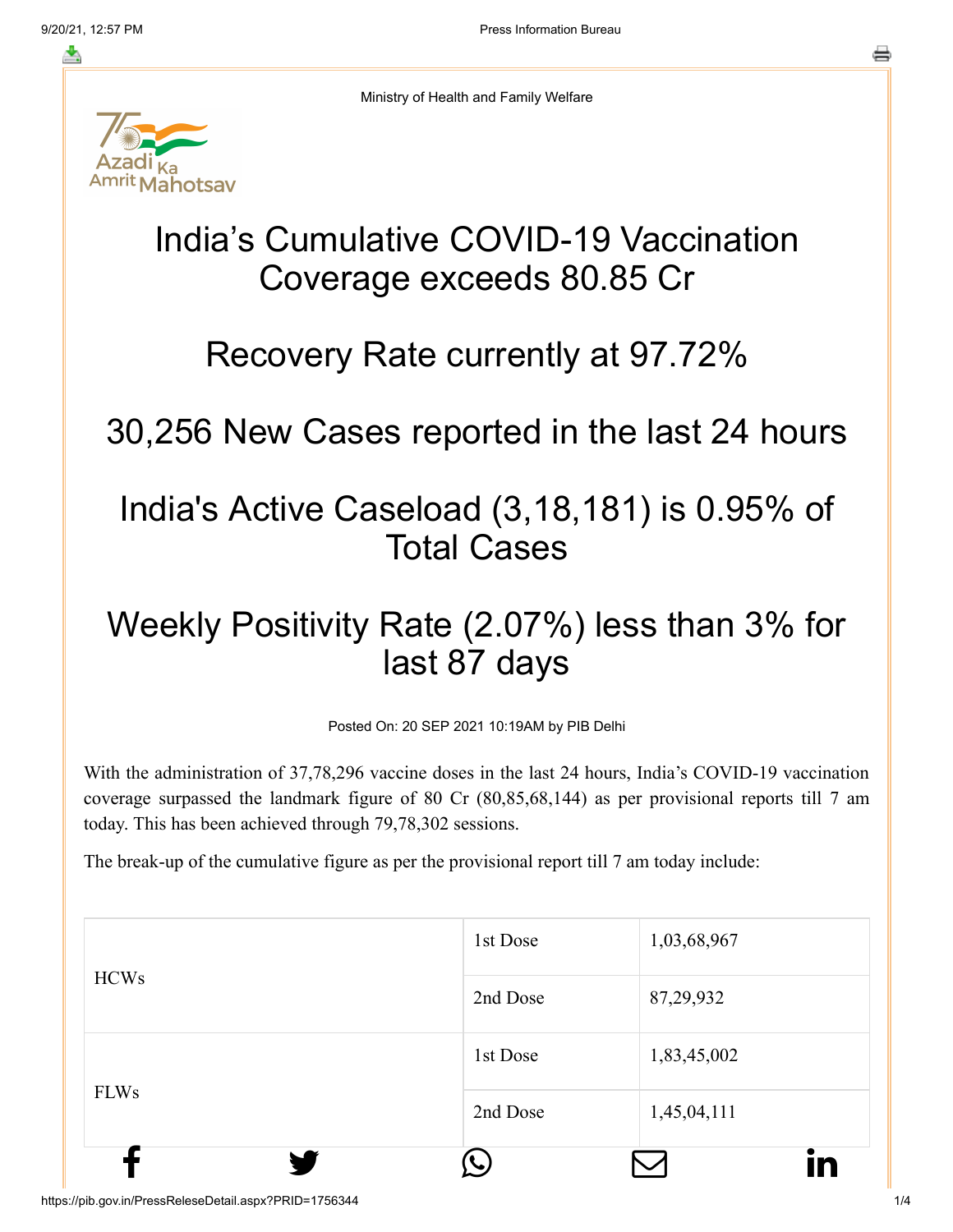9/20/21, 12:57 PM Press Information Bureau

|                       | 1st Dose | 32,70,72,826    |
|-----------------------|----------|-----------------|
| Age Group 18-44 years | 2nd Dose | 6,01,11,629     |
|                       | 1st Dose | 15,09,55,764    |
| Age Group 45-59 years | 2nd Dose | 6,91,16,028     |
| Over 60 years         | 1st Dose | 9,69,24,214     |
|                       | 2nd Dose | 5,24,39,671     |
| Total                 |          | 80, 85, 68, 144 |

The recovery of 43,938 patients in the last 24 hours has increased the cumulative tally of recovered patients (since the beginning of the pandemic) to 3,27,15,105.

Consequently, India's recovery rate stands at 97.72%.



Sustained and collaborative efforts by the Centre and the States/UTs continue the trend of less than 50,000 Daily New Cases that is being reported for 85 consecutive days now.

 $f$  y  $\circledcirc$   $\quad \circ$  in

30,256 new cases were reported in the last 24 hours.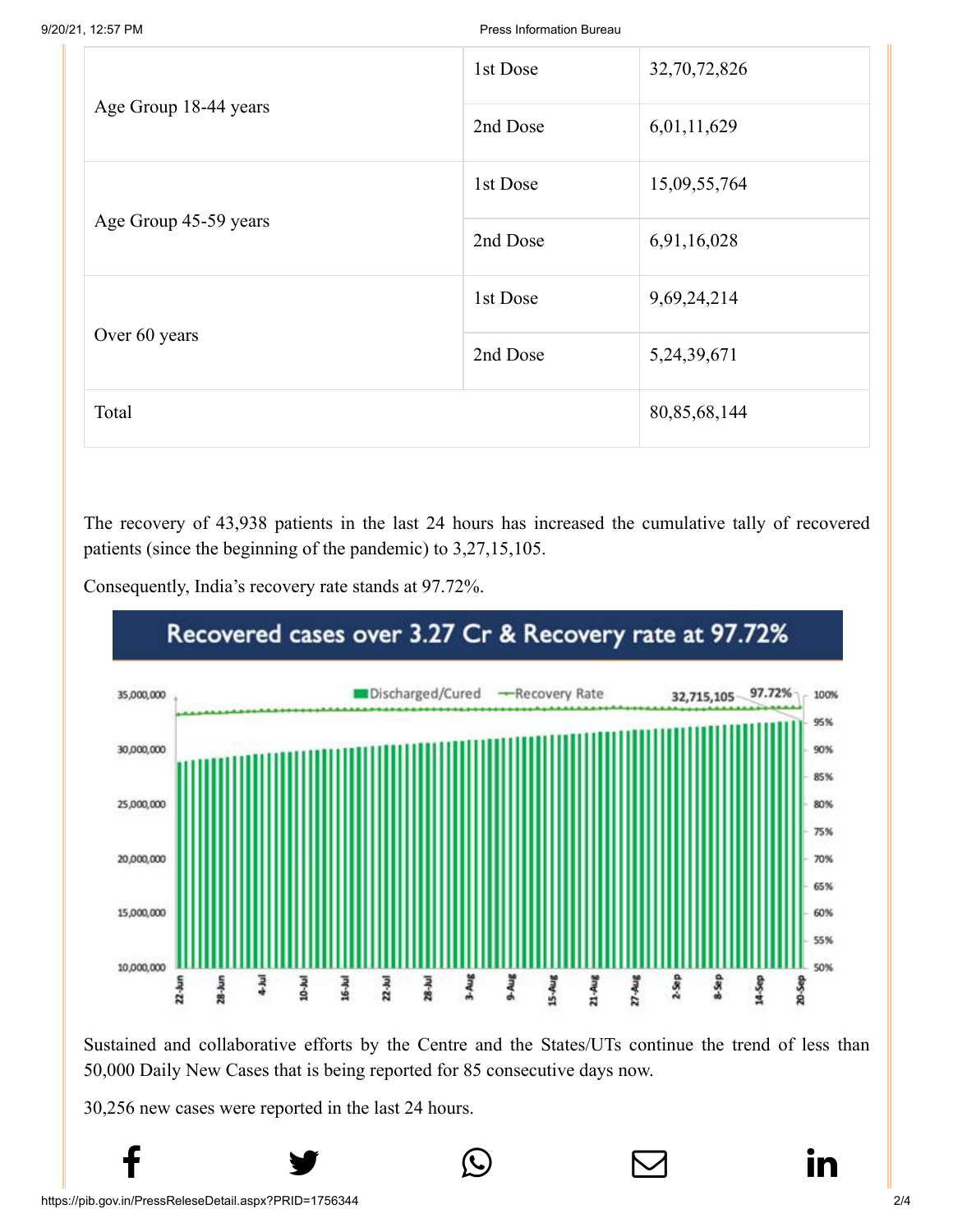9/20/21, 12:57 PM Press Information Bureau



The Active Caseload is presently 3,18,181. Active cases presently constitute 0.95% of the country's total Positive Cases.



The testing capacity across the country continues to be expanded. The last 24 hours saw a total of

11,77,607 tests being conducted. India has so far conducted over 55.36 Cr (55,36,21,766) cumulative tests.

While testing capacity has been enhanced across the country, Weekly Positivity Rate at 2.07% remains less than 3% for the last 87 days now. The Daily Positivity rate reported to be 2.57%. The daily [Positivity rate has](http://www.facebook.com/share.php?u=https://pib.gov.in/PressReleasePage.aspx?PRID=1756344) [remained below 3% fo](https://twitter.com/intent/tweet?url=https://pib.gov.in/PressReleasePage.aspx?PRID=1756344&text=India%E2%80%99s%20Cumulative%20COVID-19%20Vaccination%20Coverage%20exceeds%2080.85%20Cr)[r last 21 days and belo](https://api.whatsapp.com/send?text=https://pib.gov.in/PressReleasePage.aspx?PRID=1756344)[w 5% for 104 consecuti](https://mail.google.com/mail/?view=cm&fs=1&tf=1&to=&su=India%E2%80%99s%20Cumulative%20COVID-19%20Vaccination%20Coverage%20exceeds%2080.85%20Cr&body=https://pib.gov.in/PressReleasePage.aspx?PRID=1756344&ui=2&tf=1&pli=1)[ve days now.](https://www.linkedin.com/shareArticle?mini=true&url=https://pib.gov.in/PressReleasePage.aspx?PRID=1756344&title=India%E2%80%99s%20Cumulative%20COVID-19%20Vaccination%20Coverage%20exceeds%2080.85%20Cr&summary=My%20favorite%20developer%20program&source=LinkedIn)